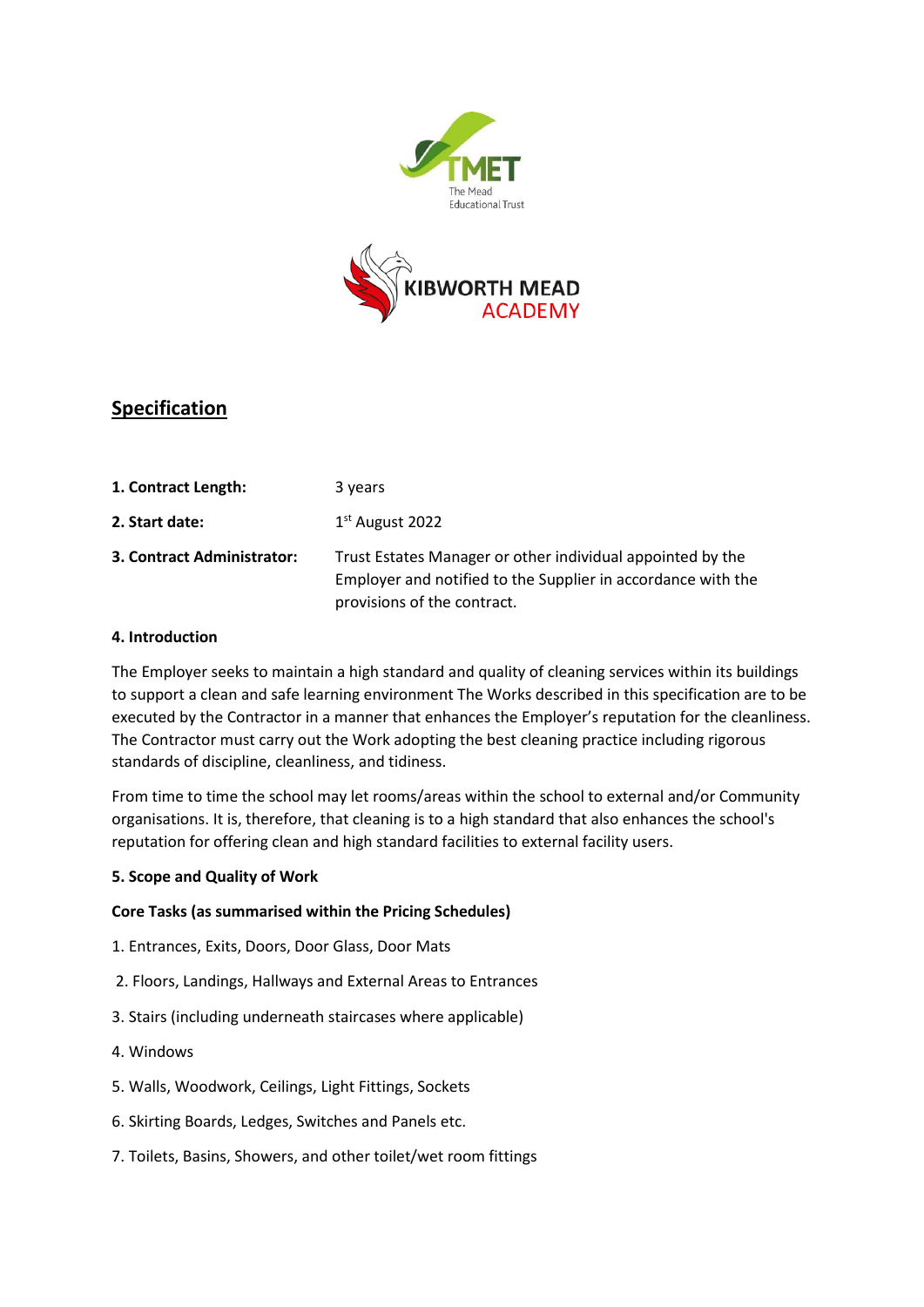8. Work surfaces, sinks, and taps in staff works rooms, Activity Studio and Staffroom

9. Offices, Classrooms and Halls

10.Replenishment of domestic consumables in toilets, classrooms, offices, and staff rooms.

11.Emptying internal bins into external bins in the bin store (but not bins containing hazardous waste, e.g., sanitary bins or medical waste bins).

12.Lift

13.Regular deep clean of school building during school holidays

14.Miscellaneous items

These Tasks are more fully defined in the following sections of this Cleaning Services Specification.

#### **Optional Tasks**

- Cleaning of upholstery
- Deep cleaning of carpets and rugs
- External window cleaning and gutter clearance

● Other Additional Works as may be instructed by the Contract Administrator and reimbursed in accordance with the Schedule of Rates or by agreement.

**5.10.** Core Tasks Are those tasks required to be carried out in accordance with the specification and in respect of which the Contractor has tendered their sum.

**5.11.** Optional Tasks Are those tasks that may be required to be carried out on the specific instruction of the Contract Administrator and in respect of which payment will be made in accordance with the Schedule Rates or as may be agreed.

#### **6. Graffiti and Chewing Gum Removal**

Graffiti and chewing gum are rare occurrences. However, if there is an occasion where Graffiti or chewing gum require removal from an internal area the Contractor shall be responsible for the removal of any graffiti where such graffiti is in areas less than one square metre and for all chewing gum. The Contractor's tendered annual sum for Routine Cleaning Work shall be deemed to have allowed for compliance with this requirement.

Areas of graffiti more than one square metre, or if it has been drawn with a substance not easily removed by normal wiping, shall, on the instruction of the Contract Administrator be removed by the Contractor and payment shall be in accordance with the Schedule of Rates for Graffiti Removal.

## **7. Quality**

The Employer is aiming for an economic, high quality cleaning service with a stable workforce and effective supervision. Cost will therefore be only one element in the overall assessment of tenders.

The Service shall be performed in accordance with the Specification and shall be carried out in an efficient and proficient manner. The Employer will reserve the right to monitor any part of the contract standards and issue warning and default notices in way of liquidated damages if the Contractor fails to meet either contract standards or any part of the contract conditions.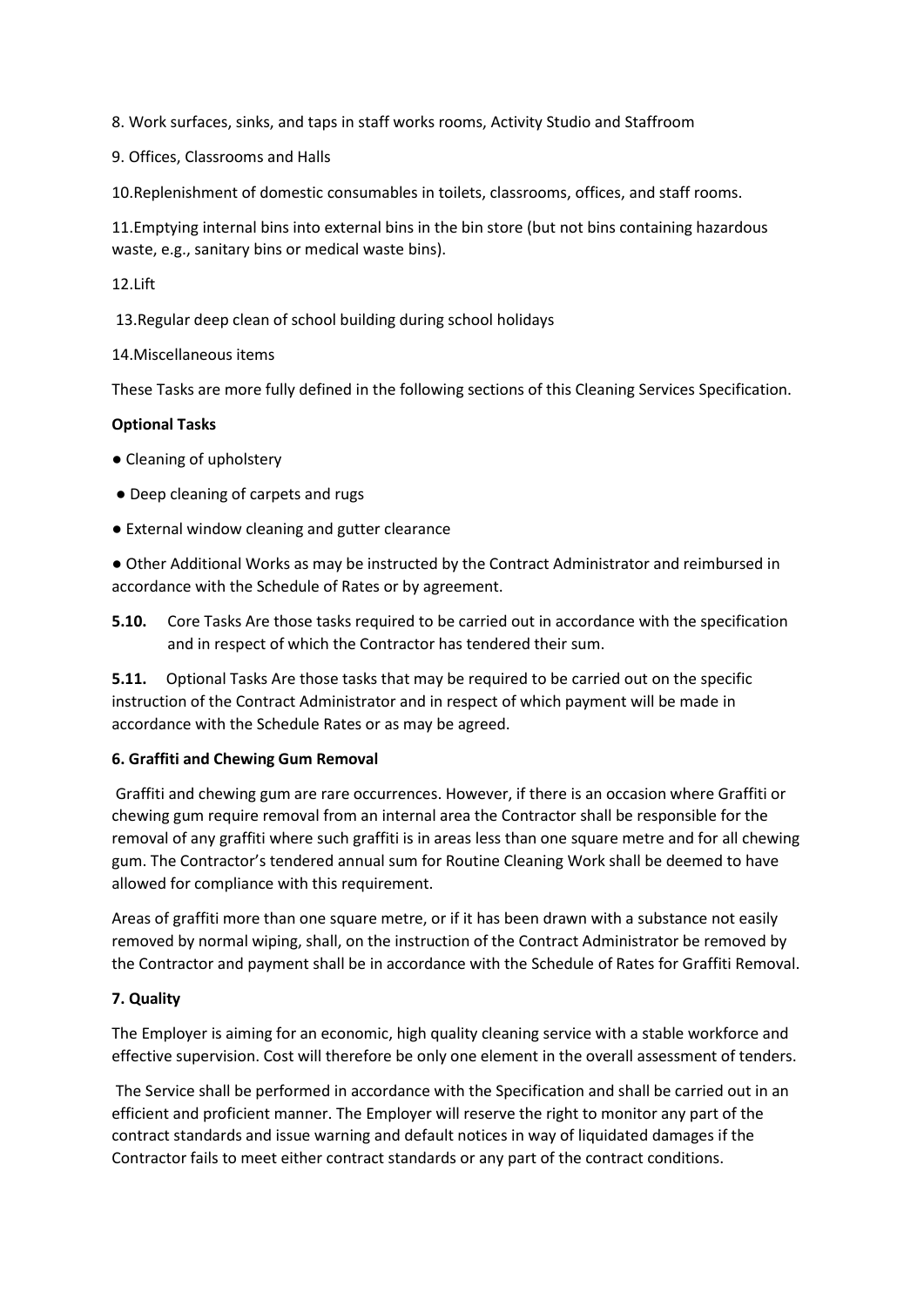For example, the monitoring system will include an inspection of the following:

(a) the number and suitability of operatives on site

(b) quality of materials used

(c) that the cleaning procedures used are either as detailed in the Contract or as agreed with the Contract Administrator.

(d) that the frequency and standards of cleaning are being met

(e) that Health and Safety Requirements are met

(f) that the agreed work plan has been followed

#### **8. Equipment and Materials**

#### **8.10. Equipment**

All equipment and materials required for the performance of the Contract shall be supplied, maintained, and insured by the Contractor and shall be suitable to meet the requirements of this specification.

The Contractor shall use and supply the environmentally friendly equivalents to or environmentally friendly alternatives to the materials listed in section 8.11 Section 8.11 is a suggested (and not exhaustive) list of the type of materials the Employer would expect to see used to fulfil the conditions of this ITT. The Employer expects the Contractor include details of the chemicals/materials proposed in their Method statements.

All equipment and materials used by the Contractor to fulfil the Contract shall be suitable for the purpose and be no more than 12 months old (except in the case of major equipment which may be older than 12 months, but which must be up to date, suitable for purpose, safe and reliable for the work required). British Standard Specification issued by the British Standard Institute as current shall as a minimum be in accordance with that standard. All cleaning equipment used shall be cleaned and dried after use and safely stored or removed from site as appropriate.

## **9. Reporting of Defects**

The Contractor shall report to the Contract Administrator within one month of the commencement of the Contract, any material defects in floor surfaces or other items to be cleaned. Defects will be recorded by the Contract Administrator and taken into consideration when cleaning standards are monitored. Any defects in floor surfaces or other items to be cleaned must be reported immediately. After the one-month period defects that are then attributable to defective workmanship by the Contractor, at the Contract Administrators option, will be replaced at the Contractors expense. The Contractor shall immediately report any obvious defects, for example burst pipes or broken windows, to the Contract Administrator or their representative. All defects reported must be logged and reported to the Contracts Administrator on a weekly basis.

## **10. Core Tasks**

**10.10.** Entrances, Exits, Doors, Door Glass, Door Mats, and External Areas to Entrances

**10.10.1.** Litter Pick/Remove Refuse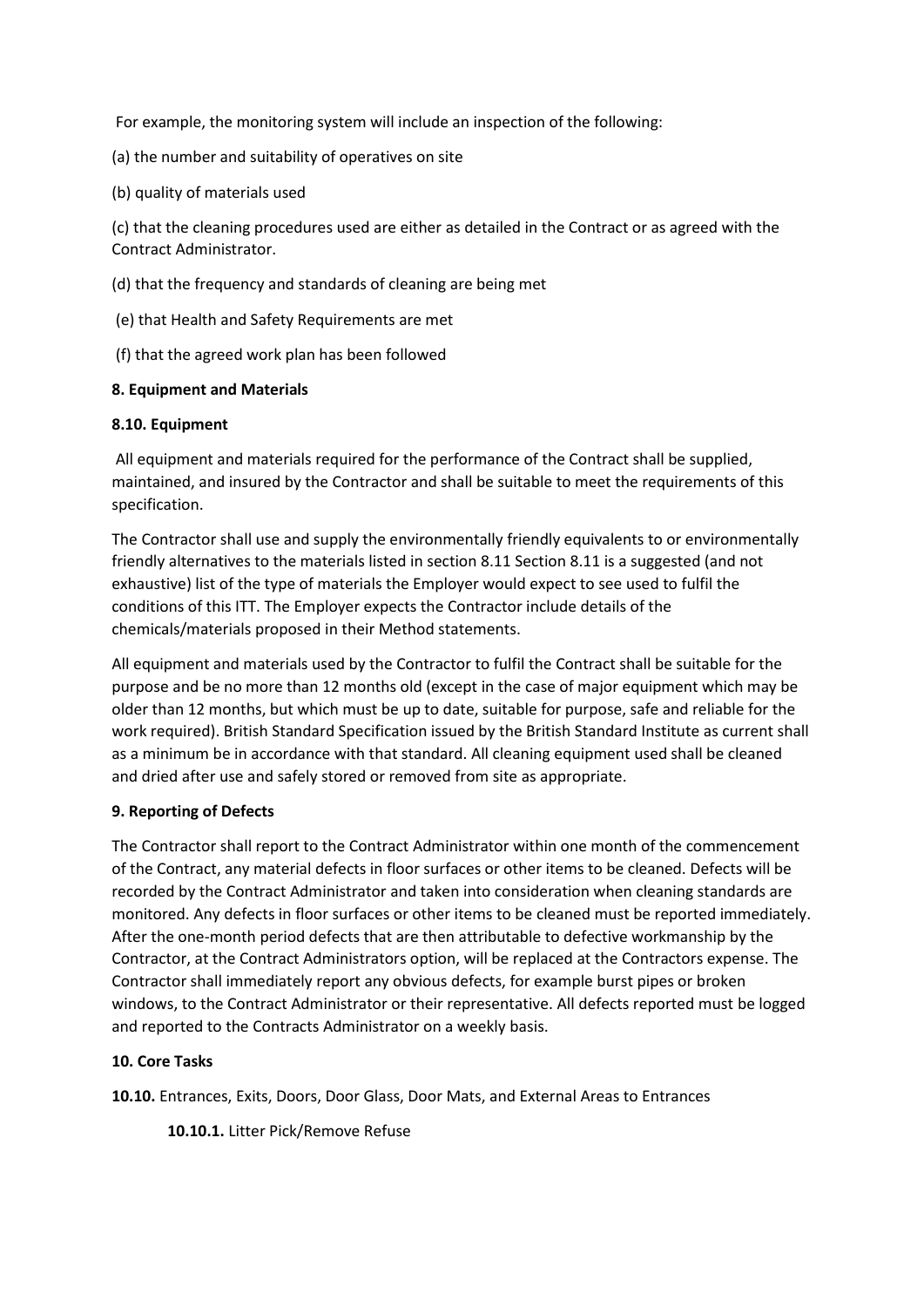The Contractor will ensure that all litter, refuse or any form of fouling is removed from all areas both internally and externally adjacent to Exits and Entrances. Any resultant refuse should be disposed of in an appropriate bin. The Contractor shall remove any residue or staining left by any litter, deposits, or leaves or fouling with an approved anti-bacterial solution. Any dangerous items such as nails, glass or other sharp objects should be reported to the Business Manager or their representative immediately. This Task Item is to include removing all cobwebs from any part of the building including entrances, exits and doors where the cobwebs are located.

**10.10.2.** Mats and Matwells. The Contractor shall lift (where possible), shake out, sweep, or vacuum any door mats at entrances and exits and remove from all dirt etc., arising. Mat wells shall be thoroughly swept/vacuum cleaned to remove all deleterious matter.

**10.10.3.** Floor Surfaces The contractor shall clean all floor coverings and surfaces leaving them clear and free of any debris or deposits. Any staining, where possible, should be removed with an approved antibacterial cleaner. The Contractor shall mop or wet clean in any other manner suggested by the Contractor, the hard floor surfaces to maintain a clean, orderly, and welcoming appearance to the school's entrances and exits. All cleaning must be undertaken in such a way that floor surfaces are not damaged.

**10.10.4.** Doors, Porches, Architraves and Associated Woodwork. The Contractor shall wash down, and wipe clean all main and internal doors, architraves and associated woodwork/trim including any glazed panels, framework, and the like. Cleaning doors shall include frames, glazed panels, and door furniture/touch plates. It shall also include cleaning any glazing adjacent to the door and glazed partitions. Glazing to main doors shall be cleaned both internally and externally and both faces of internal doors are to be cleaned. In addition to the programmed frequency of this Task Item the Contractor shall remove any marks or stains to the approval of the Contract Manager. Following cleaning all surfaces are to be left clean and dry.

**10.10.5.** Miscellaneous The Contractor shall clean and then polish any intercom/access panels taking care not to scratch or otherwise damage the surfaces and the operation of the intercom/access system. All scuff marks are to be removed from entrances, exits, doors and surrounding taking care not to damage or degrade the surfaces. Entrance doors are to be cleaned at the frequencies indicated and any dumped items, litter, debris, deleterious material of The Heights Primary School, ITT for Services: Cleaning Services 59 whatsoever nature shall be removed and placed in an appropriate waste bin.

#### **10.11.** Floors, Landings, Hallways

**10.11.1.** Floor Surfaces The contractor shall clean all floor coverings and surfaces leaving them clear and free of any debris or deposits. Any staining, where possible, should be removed with an approved antibacterial cleaner. The Contractor shall mop, hoover, or wet clean in any other manner suggested by the Contractor, the hard floor surfaces. The Contractor should use an appropriate means such as hoovering to clean soft floor surfaces. All cleaning must be undertaken in such a way that floor surfaces are not damaged.

**10.12.** Stairs (including underneath staircases where applicable)

**10.12.1.** Floors All floors to be cleaned in line with the specification at point 10.11.1. 10.12.2. Handrails, Balustrades, Banisters. The Contractor shall appropriately clean (dust/wipe or other means) and the like, including polishing as appropriate.

**10.13.** Windows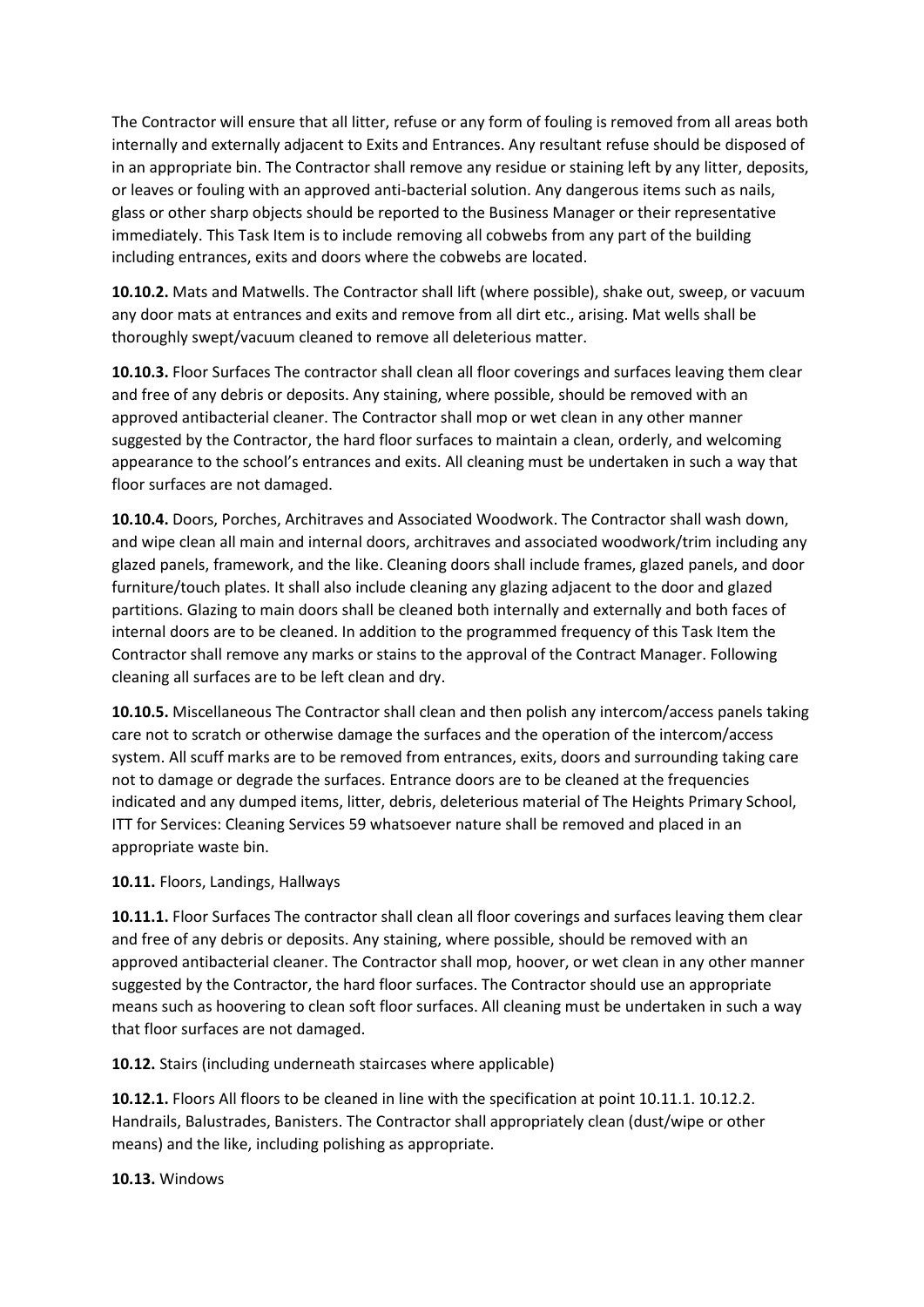**10.13.1.** Windows shall be cleaned internally as set out in the Cleaning Frequency schedule and shall include the cleaning of associated frames, heads, sills, panels, window fixtures and fittings and the like.

Cleaning may be undertaken in any way deemed appropriate by the Contractor providing that once cleaning is complete the windows are clean, clear, free of loose dust, soilage, stains, cobwebs etc., and are smear free.

# **10.14. Walls, Woodwork, Ceilings, Light Fittings, Sockets, Skirting Boards, Ledges, Switches and Panels etc.**

The definition in 10.14 above shall not be seen to limit the extent of work to be carried out and all equivalent items not specifically mentioned shall be deemed to be included.

The Contractor shall remove and dispose of any cobwebs at whatever height from ceilings, corners, light fittings, ledges, skirting boards, and the like.

The Contractor shall dust/damp wipe as appropriate all fixtures, fittings of whatever nature including, but not limited to ledges, lights, sockets, skirtings etc.

The Contractor shall clean walls including spot cleaning as necessary to get rid of removable marks and any deposits as appropriate.

In addition to the programmed frequency of this task, the Contractor shall remove any mark or stain on sight, providing this does not damage the surface covering. Following cleaning the Contractor shall leave all walls, light switches, power point/sockets and window frames etc clean, free of lint or dust, dry and smear free.

## **10.15. Toilets, Basins, Showers, and other toilet/wet room fittings**

The Contractor shall clean all toilets and wash-hand basins using an appropriate method to the surface being cleaned. This includes scrubbing and removing lime-scale from all areas including wc's, urinals, pipe work, panels, soap racks/dishes wash hand basins, taps, toilet panels, water cisterns/tanks, soap racks/dishes, wall surfaces (including tiled walls), mirrors, towel/hand rails, the inside and outside of doors and door frames, floor surfaces, heater units, light units, partitions and any other item within or associated with the toilet, shower or wet room.

Any scratching of enamelled or aluminium surfaces will be considered as non-performance by the Contractor and without prejudice to any other right or remedy available to the Employer, the Contractor will make good any damage by whatever means they deem necessary and to the approval of the Contract Administrator to return the surface to its original condition.

The Contractor shall empty all litter from refuse bins and replace refuse sacks. The Contractor shall also wash/wipe clean all skirting associated with the areas to be cleaned and this work is deemed to be included within this Task item.

The Contractor shall also remove any cobwebs and ensure that grilles affixed to ventilation equipment are dust and cobweb free.

The Contractor shall inspect all towel, soap and toilet roll dispenser and refresh with domestic consumables as required.

**10.16. Work surfaces, sinks, and taps in staff work rooms, Activity Studio and staff room, kitchenette areas.**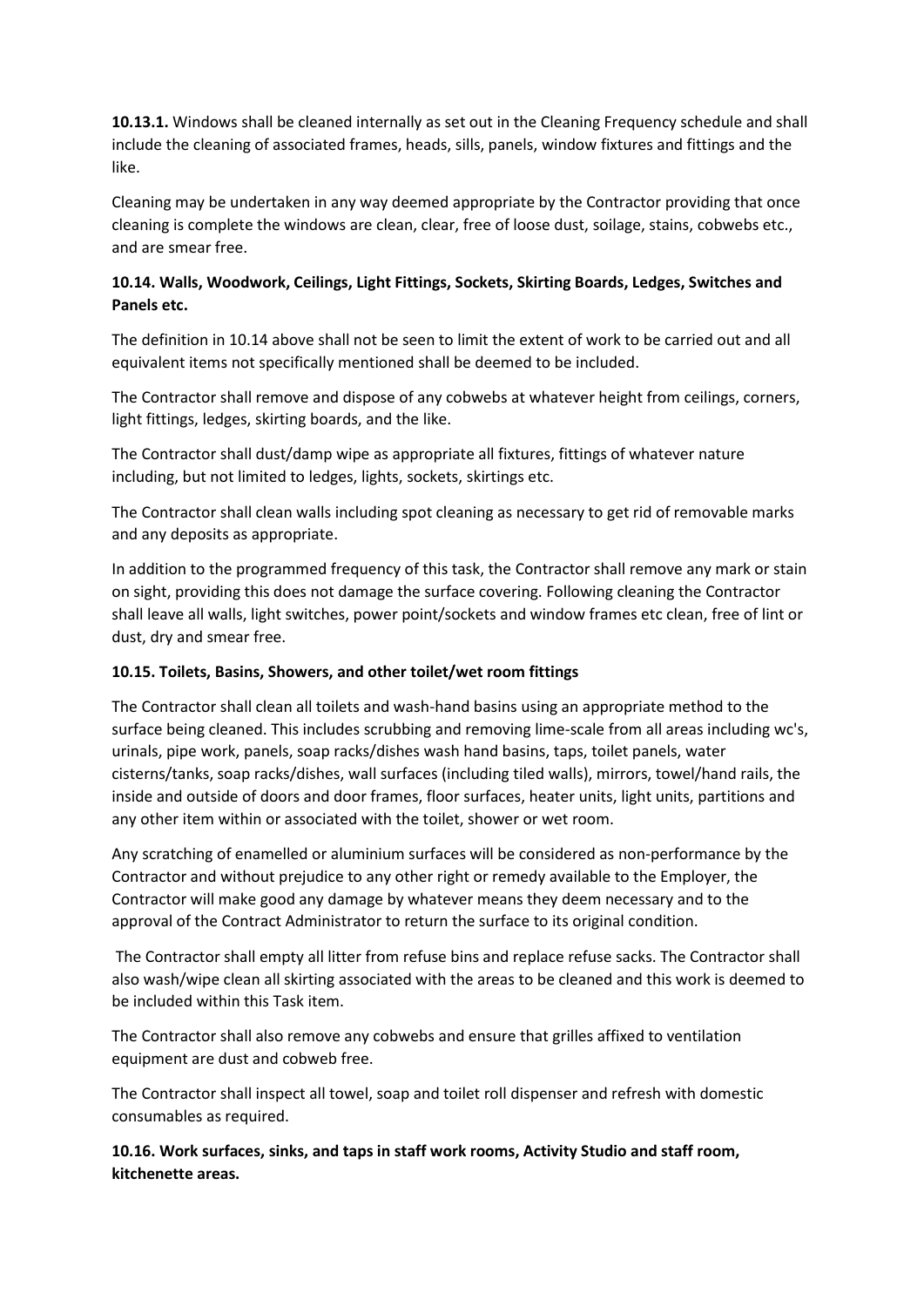The Contractor shall ensure that work surfaces, taps, and sinks in the areas listed in 10.16 above are kept clean, tidy, and unsoiled. Lime scale shall be removed on a regular basis as it is noticed. Messes and spills will be cleaned and domestic consumables such as soap, washing up liquid and hand towels will be replenished as required.

The Contractor shall also clean all cookers, ovens, tables, cabinet fronts and other item within or associated with a kitchenette area.

Any scratching of enamelled, steel, or aluminium surfaces will be considered as non-performance by the Contractor and without prejudice to any other right or remedy available to the Employer, the Contractor will make good any damage using whatever method he deems necessary to return the surface to its original condition.

## **10.17. Offices, Classrooms and Halls**

The Contractor shall inspect each of the areas in 10.17 above prior to carrying out the works to determine the extent of the services to be provided.

The Contractor shall clean all desks, tables, filing cabinets, cupboards, bookshelves, litter bins, telephones, computer terminals, screens and wall mounted screens, printers, keyboards, desk lamps, chairs, pipe work, mirrors, the inside and outside of doors and door frames, floor surfaces, heater units, light units, wall surfaces, partitions and any other item within or associated with the areas list in 10.17.

The Contractor shall empty all litter from refuse bins and replace refuse sacks. Small litter bins by desks should be emptied daily, larger bins, including recycling bins should be emptied as and when they are full or sooner if there is a noticeable odour associated with the bin.

Floors, wall skirtings etc shall be cleaned in accordance with items 10.12 and 10.14 of this specification.

## **10.18. Replenishment of domestic consumables in toilets, classrooms, offices, and staff rooms.**

The Contractor shall ensure that domestic consumables such as soap, paper towel, toilet roll and washing up liquid are replenished from the school's own stock as required. Any shortages of stock items are to be reported to the Contract Manager immediately upon discovery.

# **10.19. Emptying internal bins into external bins in the bin store (but not bins containing hazardous waste, e.g., sanitary bins or medical waste bins).**

The Contractor will empty all internal bins either as they are filled or sooner if there is an odour associated with the bins. The bins will be emptied in accordance with the Employer's instructions into the large bins in the waste compound. All waste is to be emptied into the appropriate bin recycling into the large, green recycling bins, landfill into the grey bins and food waste, if any, into the red food waste bins.

#### **10.20. Lift**

The provision of this specification shall apply to the cleaning of the Lift. The Contractor shall ensure that the Lift (Permanent Building only) is regularly cleaned and deodorised. The cleaning is to included washing down of walls as appropriate, and cleaning of doors, architraves, and surrounds /call plates etc.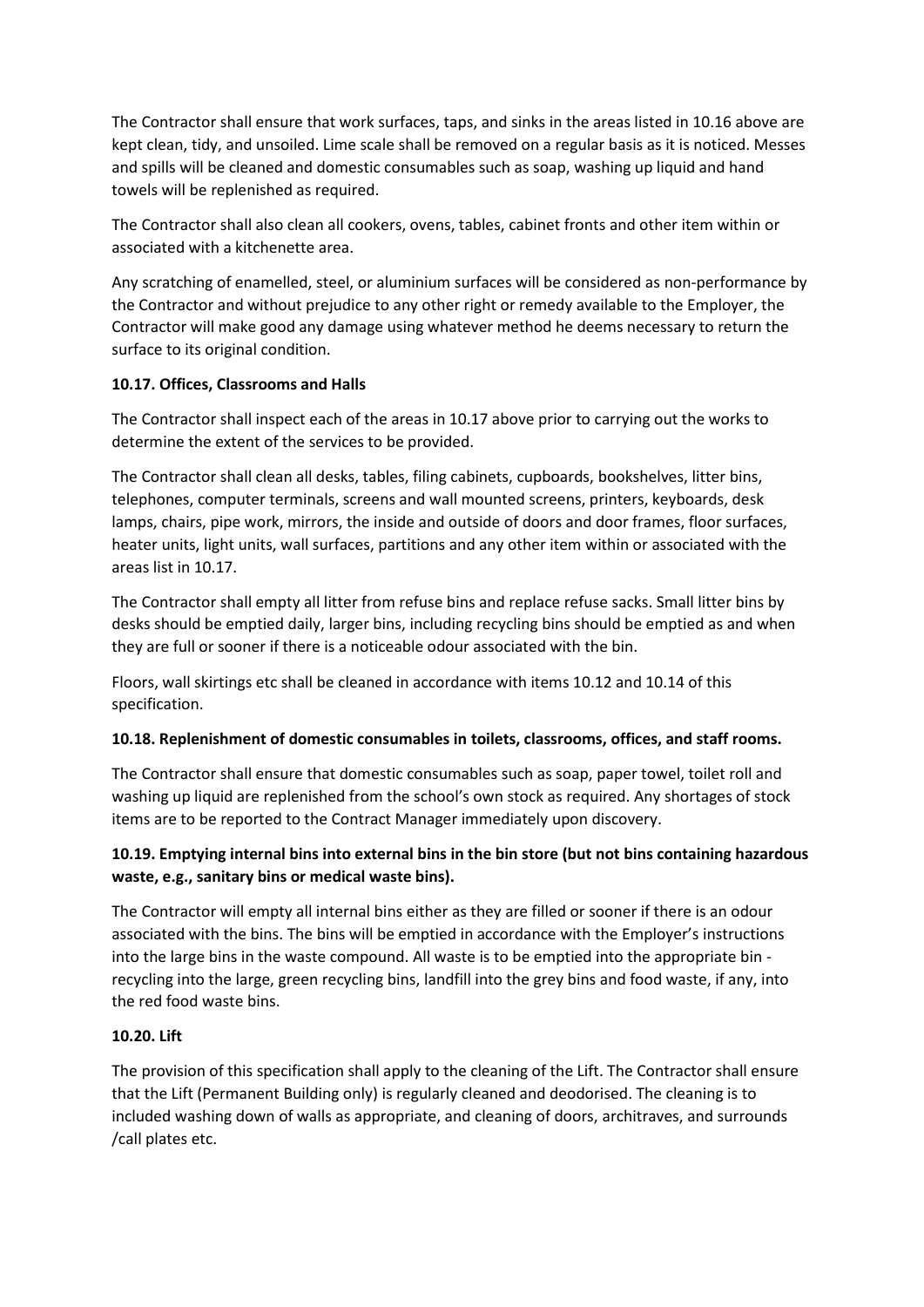#### **10.21. Miscellaneous items**

The Contractor is expected to ensure that any areas/items not listed specifically in this schedule are kept clean and dust free.

## **10.22. Deep Clean of the school building during school holidays**

The Contractor should provide a proposed schedule and cost for deep cleaning (within school holidays) and a list of works to be undertaken as part of each deep clean. The Employer expects that not all tasks will be completed in each deep clean, but the deep clean programme will ensure that all areas of the school, including areas which are difficult to reach or which experience, for example, high traffic can be kept clean in good order.

The Employer does not expect a deep clean to be undertaken in every school holiday. However, a deep clean during the summer holidays should be provided in the deep clean schedule.

The schedule of deep cleaning activities provided by the Contractor should form the basis of the works undertaken in each deep clean, but the Contractor and Contract Administrator should confirm before each deep clean if any alterations are required to the deep clean schedule of works. Any such changes should take no more effort or time than the original proposed activities and are deemed to be included in the Contractor's quoted price.

## **11. Optional Tasks**

# **11.10. Cleaning of upholstery**

On the instruction of the Contract Administrator the Contractor shall thoroughly clean any upholstery using an appropriate cleaning method or cleaning equipment in accordance with the manufacturer's instructions for any equipment to be used.

The Contractor shall be reimbursed the cost of undertaking this Task in accordance with any agreed quotation or the Schedule of Rates at the decision of the Contract Administrator.

## **11.11. Deep cleaning of carpets and rugs**

On the instruction of the Contract Administrator the Contractor shall thoroughly clean carpets and/or rugs using an appropriate cleaning method or cleaning equipment in accordance with the manufacturer's instructions for any equipment to be used.

The Contractor shall provide details of the proposed cleaning method and/or equipment. The Contractor shall be reimbursed the cost of undertaking this Task in accordance with any agreed quotation or the Schedule of Rates at the decision of the Contract Administrator.

## **12. Cleaning Frequency Schedule**

The Employer asks that the Contractor provide, as part of the Proposed Working Methods section of this ITT, a proposed cleaning frequency schedule for the areas included in the Core Tasks section of this specification. See Section D proposed working methods.

## **13. Monitoring and KPIs**

The Employer is aiming for an economic, high quality cleaning service with a stable workforce and effective supervision.